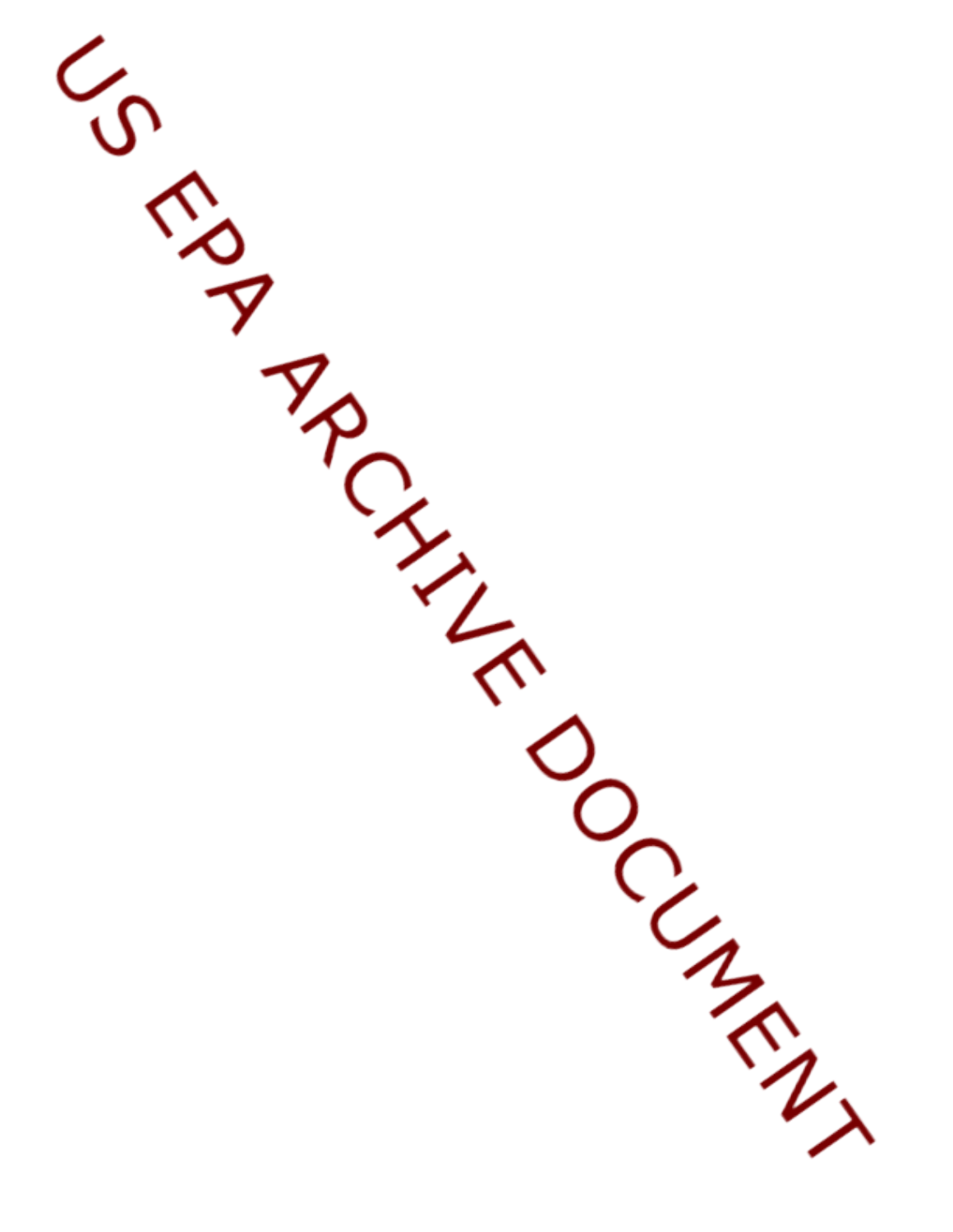## **NEW YORK CITY'S URBAN WATERSHED USE AND STANDARDS ATTAINMENT PROJECT**

## **Warren Kurtz, P.E. and John P. St. John, P.E.**

A major new effort, the Use and Standards Attainment (USA) Project, was launched by the New York City Department of Environmental Protection (DEP) in August 1999 as part of its continuing efforts to maintain and improve water quality in New York Harbor and its environs. The DEP has initiated a comprehensive watershed-based approach to consider all of the causes of non-attainment of water quality standards and opportunities and requirements for maximizing beneficial uses. These are to include shoreline uses, aquatic and riparian habitats, and benthic conditions, as well as water quality. This approach involves conducting waterbody/watershed assessments of more than 20 waterbodies in the New York Harbor complex. Stakeholder involvement will be strongly encouraged to insure a successful outcome for this initiative.

The DEP has completed facilities plans and is implementing a multi-phase program to address the impacts of combined sewer overflows (CSOs) and water pollution control plants (WPCPs) on these waterbodies. The program aims at particular water quality parameters such as dissolved oxygen, coliform bacteria, floatables, settleable solids, oil and grease, and nuisance conditions. Current DEP CSO facility plans use "knee of the curve" analyses to develop cost-effective, primarily technology-based projects that will improve water quality and mitigate nuisance problems. However, because of other sources of pollution in the watersheds, WQS will not be met in many locations even if CSOs were completely eliminated.

This situation presents a serious problem for the DEP. Even with very large capital expenditures on major CSO projects and some improvement in numerical values of key water quality parameters, full attainment of beneficial uses of waterbodies may not be achievable in many cases. Thus, the lack of attainment of WQS leaves New York City vulnerable to intervener suits and/or future actions imposed by the NYSDEC. On the other hand, non attainment of the numerical limits for key water quality parameters in the standards may not preclude attainment of many of the intended waterbody uses implied in the classifications and standards. In these cases, attainment of beneficial uses may assist the City to achieve compliance with legal requirements without meeting the standards' numerical limits.

As a result, DEP has made several recommendations to address the technical, regulatory and water quality dilemma that the City faces. These include: assessing all future water quality management projects (and reassess, as appropriate, current projects) using a water quality-based/water use analysis; reassessing CSO projects using the demonstration approach of the 1994 U.S. Environmental Protection Agency CSO Policy; using a watershed/sewershed approach; integrating all planning activities into one work plan for each watershed/sewershed; and evaluating and recommending innovative technologies and approaches to attain non-traditional goals such as riparian habitat, shoreline and access improvements and watershed management methods for benefits in addition to water quality improvements in the water column.

The proposed 15 minute presentation will focus on three topics:

- do dissolved oxygen standards need to be attained everywhere, at all times, in large urban estuaries to attain the "fishable" goal of the CWA (question 6);
- what are appropriate subcategories of recreational uses in large urban settings which satisfy the "swimmable" goal of the CWA (questions 4 and 5);
- how should UAA criteria be applied to urbanized estuaries when they were seemingly developed for freshwater streams (question 10).